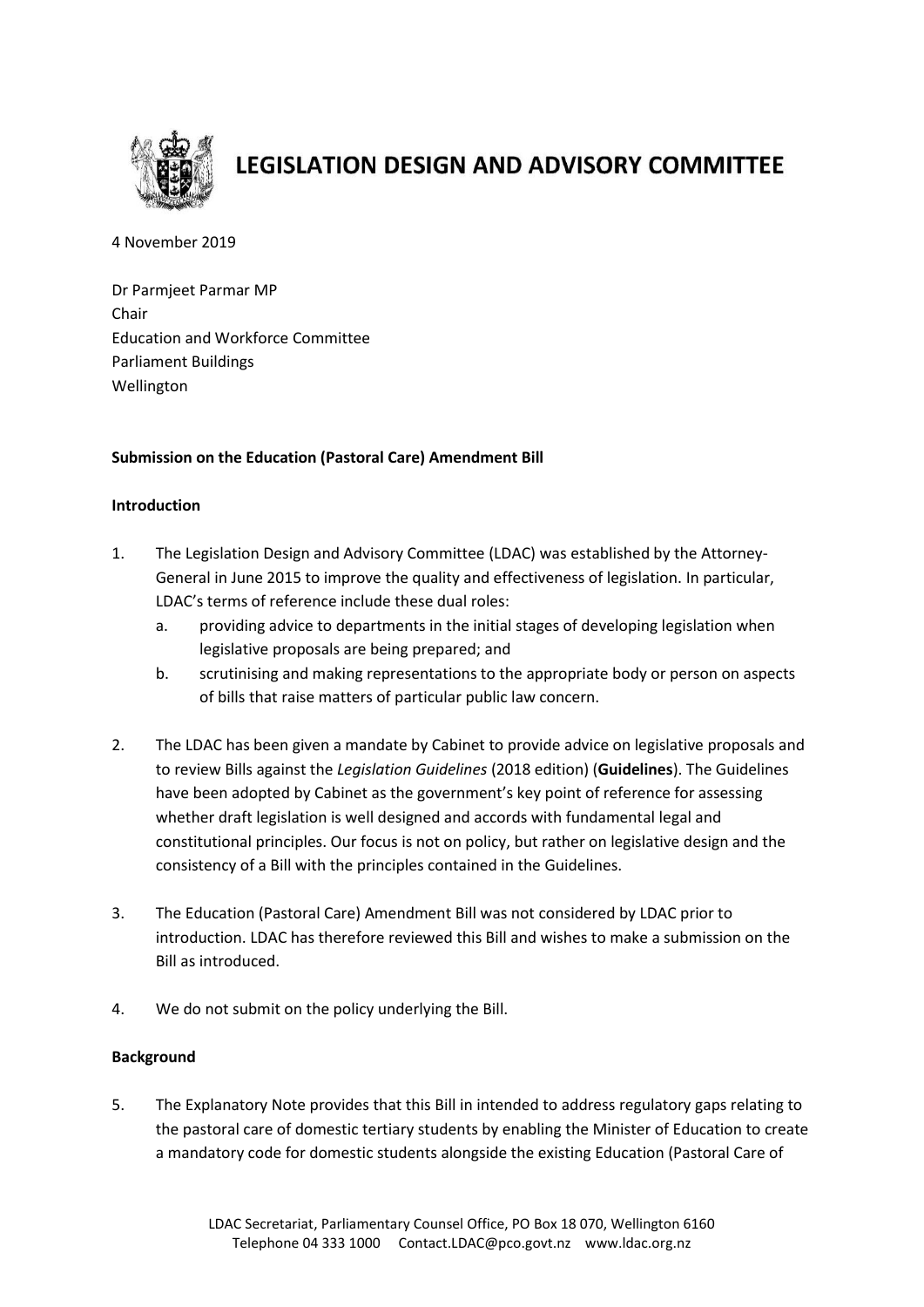International Students) Code of Practice 2016, and providing for code compliance to be monitored and enforced.

6. This submission is focused on improvements that could be made to the Bill to ensure that it complies with the Guidelines while meeting its laudable objective.

## **Consultation on the code of practice**

- 7. This Bill will provide for replacement of the Education (Pastoral Care of International Students) Code of Practice 2016 with a code issued under the provisions of this Bill and expands the Education Act 1989 to also allow for a new code of practice for pastoral care of domestic tertiary students. The Bill proposes that codes be issued by the Minister and that the codes be disallowable instruments but not legislative instruments.
- 8. The proposal for these codes to be disallowable instruments made by the Minister seems appropriate given the technical nature of the matters likely to be covered in these codes. However, non-compliance with codes can result in sanctions being imposed by the code administrator and (unlike with the existing international students' code), for serious noncompliances, an offence being committed. It is important, therefore, that checks and balances are built into the process for making codes.
- 9. The Guidelines provide that all secondary legislation should be subject to an appropriate level of scrutiny, a good process, publication requirements, and review.<sup>1</sup> In particular, the Bill does not appear to contain any express requirement for the Minister to consult on a proposed code. If this is correct, LDAC recommends that the Bill would benefit from an express requirement for the Minister to:
	- consult on draft codes with affected persons; and
	- have regard to any submissions made. $2$
- 10. LDAC notes that the transitional provisions expressly exclude an obligation to consult on interim codes. LDAC acknowledges that, given the tight timing for the issuing of an interim code, there is a case for excluding an obligation to consult on an interim code (although the same Guidelines issues as outlined in paragraphs 8 and 9 above will arise with any lack of consultation). We note, however, that this would not prevent the Minister providing a limited opportunity for affected parties to comment on a draft code (a matter of days). Even limited opportunities for consultation can be helpful to mitigate the risk of unintended consequences, which is particularly acute when rules are drafted quickly.

### **Statutory right of appeal or review**

1

11. The Bill provides for code administrators to exercise powers and to make decisions that could affect the rights and interests of providers and other persons. In the case of domestic students, administrator decisions can include the issuing of compliance measures such as quality improvement notices that require providers to address the administrator's concerns within a specified time.

<sup>1</sup> *Legislation Guidelines* (2018 edition), chapter 14.4

<sup>2</sup> *Legislation Guidelines* (2018 edition), chapter 19